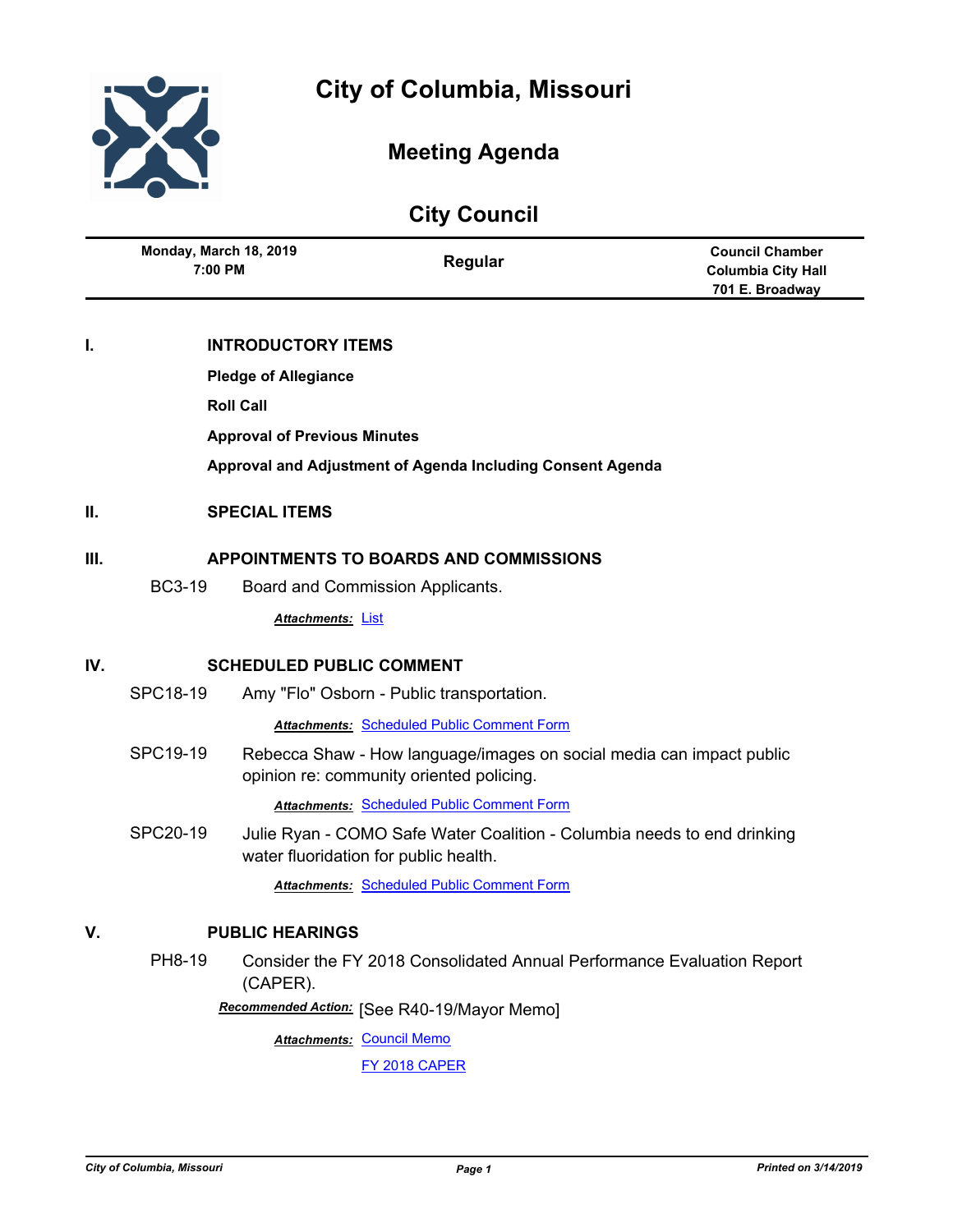R40-19 Approving the FY 2018 Consolidated Annual Performance Evaluation Report (CAPER); authorizing the City Manager to submit the document to the Department of Housing and Urban Development.

**Recommended Action:** [Read & Vote/Mayor Memo]

**Attachments: [Council Memo](http://gocolumbiamo.legistar.com/gateway.aspx?M=F&ID=0ae1e6f0-3c5b-45ad-ab13-9027279f7fd1.docx)** 

**[Resolution](http://gocolumbiamo.legistar.com/gateway.aspx?M=F&ID=d1b0c0f4-3e9c-4fe0-a0b5-e548f5a59c2a.doc)** 

[Exhibit A to Resolution](http://gocolumbiamo.legistar.com/gateway.aspx?M=F&ID=e772f95f-5369-4747-8bdd-691c7af36b47.pdf)

# **VI. OLD BUSINESS**

B55-19 Authorizing the issuance of Special Obligation Refunding Bonds, Series 2019.

**Recommended Action:** [2nd Read & Vote/Mayor Memo]

**Attachments: [Council Memo](http://gocolumbiamo.legistar.com/gateway.aspx?M=F&ID=68c4ff68-9f00-4bab-b9fa-949d4e2b04c7.docx) [Ordinance](http://gocolumbiamo.legistar.com/gateway.aspx?M=F&ID=82bfae74-1f79-4bc1-b085-f85db6661028.doc)** [Exhibit A to Ordinance](http://gocolumbiamo.legistar.com/gateway.aspx?M=F&ID=7591cfc8-4d2a-4f2a-9012-5e67b480e82a.pdf) [Exhibit B to Ordinance](http://gocolumbiamo.legistar.com/gateway.aspx?M=F&ID=008a5168-1971-4ac5-b968-ef36587ac39c.pdf) [Exhibit C to Ordinance](http://gocolumbiamo.legistar.com/gateway.aspx?M=F&ID=2746609f-aa9a-4594-b11b-5a6cb1e3d688.pdf)

# **VII. CONSENT AGENDA**

B56-19 Authorizing a development agreement with Fred Overton Development, Inc. to establish public infrastructure obligations relating to the development of Bristol Ridge Subdivision located on the east side of Bearfield Road and north of Gans Road (Case No. 18-30).

[2nd Read & Vote/Mayor Memo] *Recommended Action:*

**Attachments: [Council Memo](http://gocolumbiamo.legistar.com/gateway.aspx?M=F&ID=d1390f83-7032-4b11-888f-8f62b280546c.docx)** [Ordinance No. 023677](http://gocolumbiamo.legistar.com/gateway.aspx?M=F&ID=f1667008-d7a3-4d3d-a574-5513fde2b347.pdf) **[Ordinance](http://gocolumbiamo.legistar.com/gateway.aspx?M=F&ID=27c40d84-4621-4d4a-851f-64d7d3787ceb.doc) [Attachment A to Ordinance](http://gocolumbiamo.legistar.com/gateway.aspx?M=F&ID=1acf5ad7-0fa4-4818-b6e5-22b2dc07db65.pdf)** 

B57-19 Authorizing a contract with Consolidated Public Water Supply District No. 1 of Boone County, Missouri for the relocation of water lines relating to the Nifong Boulevard/Sinclair Road and the Vawter School Road/Old Mill Creek Road intersections improvement projects.

Recommended Action: [2nd Read & Vote/Mayor Memo]

**Attachments: [Council Memo](http://gocolumbiamo.legistar.com/gateway.aspx?M=F&ID=c4066826-874e-47e6-b7af-8187cadfc794.docx) [Ordinance](http://gocolumbiamo.legistar.com/gateway.aspx?M=F&ID=5bf81c70-9255-43ed-8fc0-a6bab9b69203.doc) [Attachment A to Ordinance](http://gocolumbiamo.legistar.com/gateway.aspx?M=F&ID=8e38cd29-9cff-46b7-8113-6e0a9bd07e78.pdf)**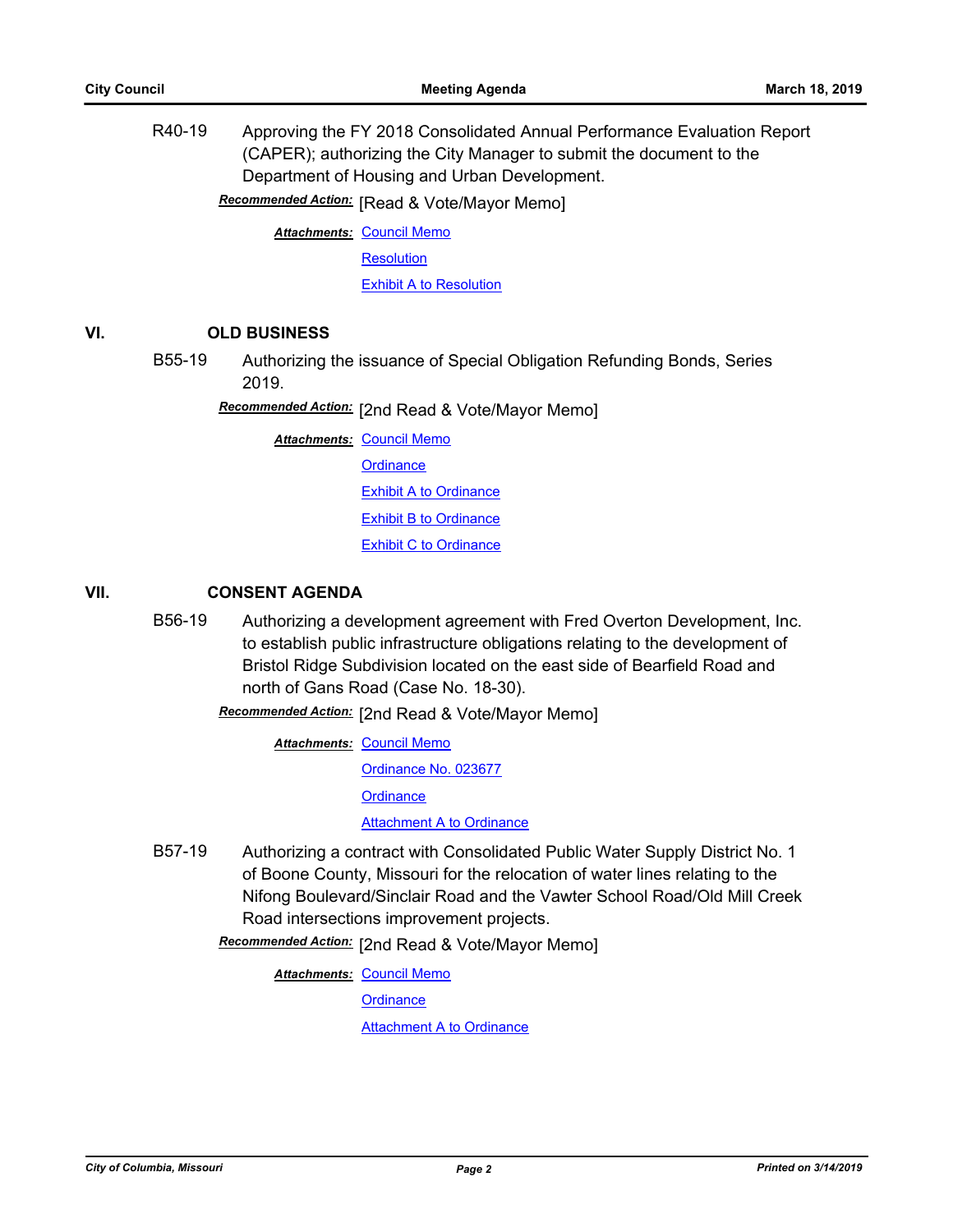B58-19 Amending Chapter 14 of the City Code to prohibit parking along the south side of Orange Street, between Mikel Street and Madison Street.

**Recommended Action:** [2nd Read & Vote/Mayor Memo]

**Attachments: [Council Memo](http://gocolumbiamo.legistar.com/gateway.aspx?M=F&ID=8167737b-7aa2-49b1-ad59-74a9ef6d1f6b.docx)** 

[Diagram](http://gocolumbiamo.legistar.com/gateway.aspx?M=F&ID=37fb94c4-f81a-489c-a490-c8d520df319f.pdf)

**[Ordinance](http://gocolumbiamo.legistar.com/gateway.aspx?M=F&ID=18553cc0-9f03-460d-94dd-150ac24f9200.doc)** 

B59-19 Accepting conveyances for sidewalk, drainage, street, utility and temporary construction purposes.

Recommended Action: [2nd Read & Vote/Mayor Memo]

**Attachments: [Council Memo](http://gocolumbiamo.legistar.com/gateway.aspx?M=F&ID=b5393bf1-ccad-4f71-a026-a7e75d23a11c.docx)** 

**[Ordinance](http://gocolumbiamo.legistar.com/gateway.aspx?M=F&ID=7b108657-7e89-43fe-b101-8efc718dfb0e.doc)** 

B60-19 Accepting conveyances for utility and electric utility purposes.

Recommended Action: [2nd Read & Vote/Mayor Memo]

**Attachments: [Council Memo](http://gocolumbiamo.legistar.com/gateway.aspx?M=F&ID=09a1ebdb-bfab-48fc-b02d-f5ab1b31b0f7.docx)** 

**[Ordinance](http://gocolumbiamo.legistar.com/gateway.aspx?M=F&ID=6f02aeed-d31b-4486-bca6-14ebd7f75d60.doc)** 

- B61-19 Appropriating funds for the major maintenance and replacement of existing lighting and underground electrical wiring in the Rainbow Softball Center parking lot at Columbia Cosmopolitan Recreation Area.
	- **Recommended Action:** [2nd Read & Vote/Mayor Memo]

**Attachments: [Council Memo](http://gocolumbiamo.legistar.com/gateway.aspx?M=F&ID=95cc3da6-d5ac-4154-9696-36e0acb04d9e.docx)** 

**[Ordinance](http://gocolumbiamo.legistar.com/gateway.aspx?M=F&ID=73ef187c-8ed1-4efc-a829-f28fbaaad906.doc)** 

B62-19 Appropriating funds for the replacement of the HVAC master controller at the Activity and Recreation Center (ARC).

Recommended Action: [2nd Read & Vote/Mayor Memo]

**Attachments: [Council Memo](http://gocolumbiamo.legistar.com/gateway.aspx?M=F&ID=f4bca6a5-116b-4251-a706-fab5695a055d.docx)** 

**[Ordinance](http://gocolumbiamo.legistar.com/gateway.aspx?M=F&ID=19d5e1a0-a6b5-4858-b1d7-fc97362c7206.doc)** 

B63-19 Appropriating funds for the purchase of Light Detection and Ranging (LiDAR) data to update topographic information for mapping purposes.

Recommended Action: [2nd Read & Vote/Mayor Memo]

**Attachments: [Council Memo](http://gocolumbiamo.legistar.com/gateway.aspx?M=F&ID=c97d977b-f1cf-4112-bdad-1bcbdcc060c6.docx)** 

**[GIS Consortium Cooperative Agreement](http://gocolumbiamo.legistar.com/gateway.aspx?M=F&ID=7c5def6f-0819-46a4-8f94-bde22e6dc4e3.pdf)** [Current Boone County/Surdex Agreement](http://gocolumbiamo.legistar.com/gateway.aspx?M=F&ID=bcb467b9-cd85-4454-a79e-799562a671c6.pdf) **[Ordinance](http://gocolumbiamo.legistar.com/gateway.aspx?M=F&ID=20fb4b8f-76e5-4616-a877-69fbf4e0b61b.doc)**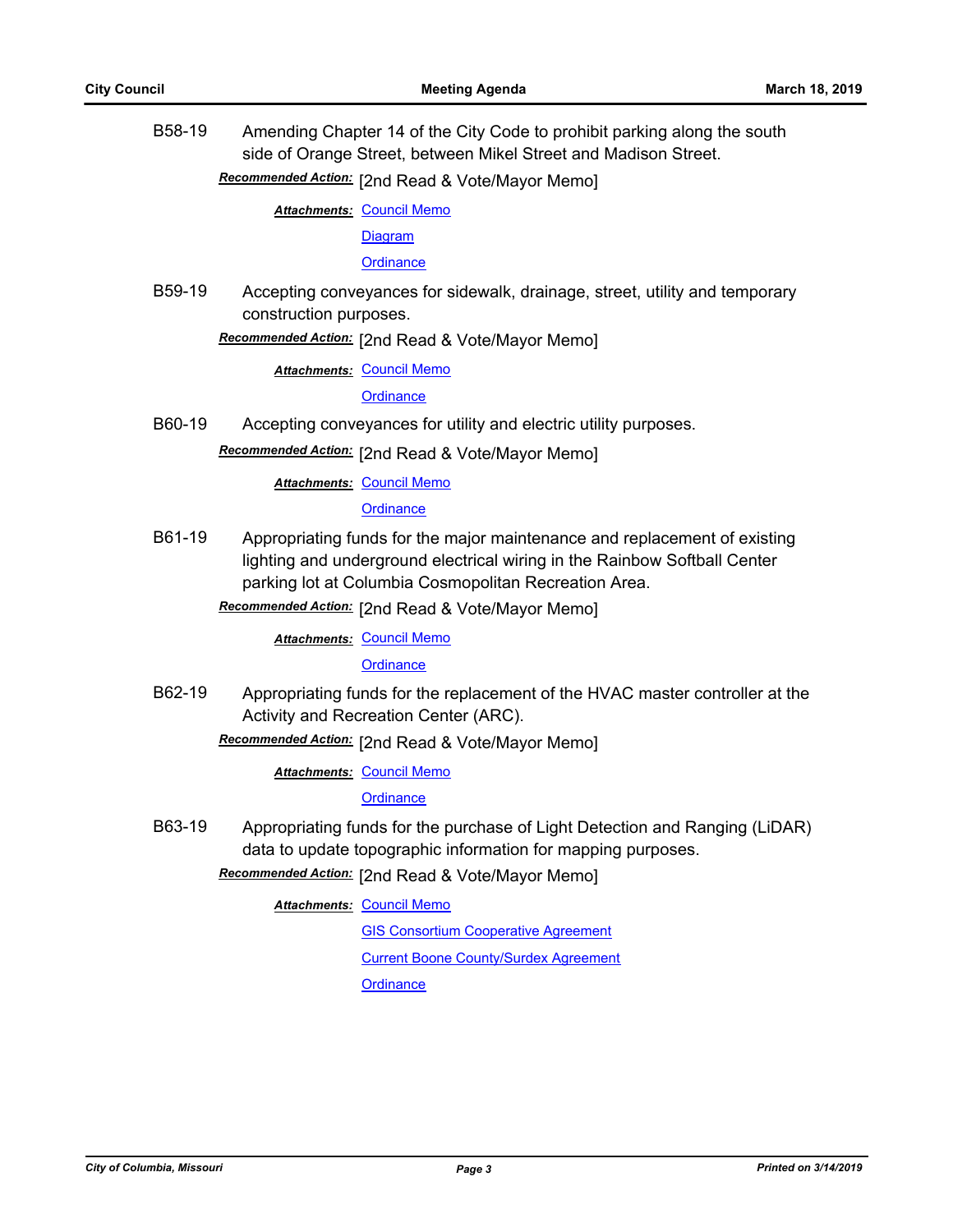B64-19 Authorizing a first amendment to antenna agreement and memorandum of antenna agreement with USCOC of Greater Missouri, LLC relating to the lease of City-owned property located at 1400 Ballenger Place (Fire Station No. 5).

Recommended Action: [2nd Read & Vote/Mayor Memo]

**Attachments: [Council Memo](http://gocolumbiamo.legistar.com/gateway.aspx?M=F&ID=9d4c3e3f-41fe-4a68-85bb-e20d5c6a2491.docx)** 

**[Ordinance](http://gocolumbiamo.legistar.com/gateway.aspx?M=F&ID=d1a23705-d4b7-41ed-b3ef-bd9a10cc7b7a.doc)** 

**[Attachment A to Ordinance](http://gocolumbiamo.legistar.com/gateway.aspx?M=F&ID=6f233eec-6480-4630-90cb-905d17e292ac.pdf)** [Attachment B to Ordinance](http://gocolumbiamo.legistar.com/gateway.aspx?M=F&ID=c513a3d6-247f-469e-b43e-e6081f96114f.pdf)

B65-19 Authorizing a letter of agreement with the Missouri Department of Health and Senior Services, on behalf of the Bureau of Reportable Disease Informatics, relating to the enhancement of a statewide biosurveillance system for opioid deaths.

Recommended Action: [2nd Read & Vote/Mayor Memo]

**Attachments: [Council Memo](http://gocolumbiamo.legistar.com/gateway.aspx?M=F&ID=35b0d235-8266-4c06-91a9-dc344d2983e5.docx) [Ordinance](http://gocolumbiamo.legistar.com/gateway.aspx?M=F&ID=db9a9491-7727-4306-acdf-ad984a209df2.doc)** [Exhibit A to Ordinance](http://gocolumbiamo.legistar.com/gateway.aspx?M=F&ID=673e63e7-4793-489f-b685-8bcb37cc0dd1.pdf)

- B66-19 Authorizing a letter of agreement with the Missouri Department of Health and Senior Services, on behalf of the Bureau of Reportable Disease Informatics and the Bureau of HIV, STD, and Hepatitis, to organize and engage a stakeholder meeting in support of the development of new vulnerability assessments related to opioid overdoses and bloodborne infections associated with nonsterile drug injection; appropriating funds.
	- **Recommended Action:** [2nd Read & Vote/Mayor Memo]

**Attachments: [Council Memo](http://gocolumbiamo.legistar.com/gateway.aspx?M=F&ID=8dd4f0c6-245c-4d57-b1b4-0213d57ebeaf.docx)** 

**[Ordinance](http://gocolumbiamo.legistar.com/gateway.aspx?M=F&ID=bf3a2f33-b02f-4de9-8ced-7e344bc8a884.doc)** 

#### **[Exhibit A to Ordinance](http://gocolumbiamo.legistar.com/gateway.aspx?M=F&ID=b27f489a-3b3b-4d37-a4ec-1ceb7bd77b1e.pdf)**

B67-19 Authorizing construction to relocate a portion of Route H to allow for the extension of Runway 2-20 at the Columbia Regional Airport; calling for bids through the Purchasing Division; appropriating funds.

[2nd Read & Vote/Mayor Memo] *Recommended Action:*

**Attachments: [Council Memo](http://gocolumbiamo.legistar.com/gateway.aspx?M=F&ID=a436252a-bb1b-4ddc-a3ea-5566570a4040.docx)** 

**[IP Meeting Exhibits](http://gocolumbiamo.legistar.com/gateway.aspx?M=F&ID=d32c06a7-19cb-48e5-9fd3-fbb83a270755.pdf)** 

**[Ordinance](http://gocolumbiamo.legistar.com/gateway.aspx?M=F&ID=93ea1bef-3755-4387-8a62-e14ddd8d2a2a.doc)**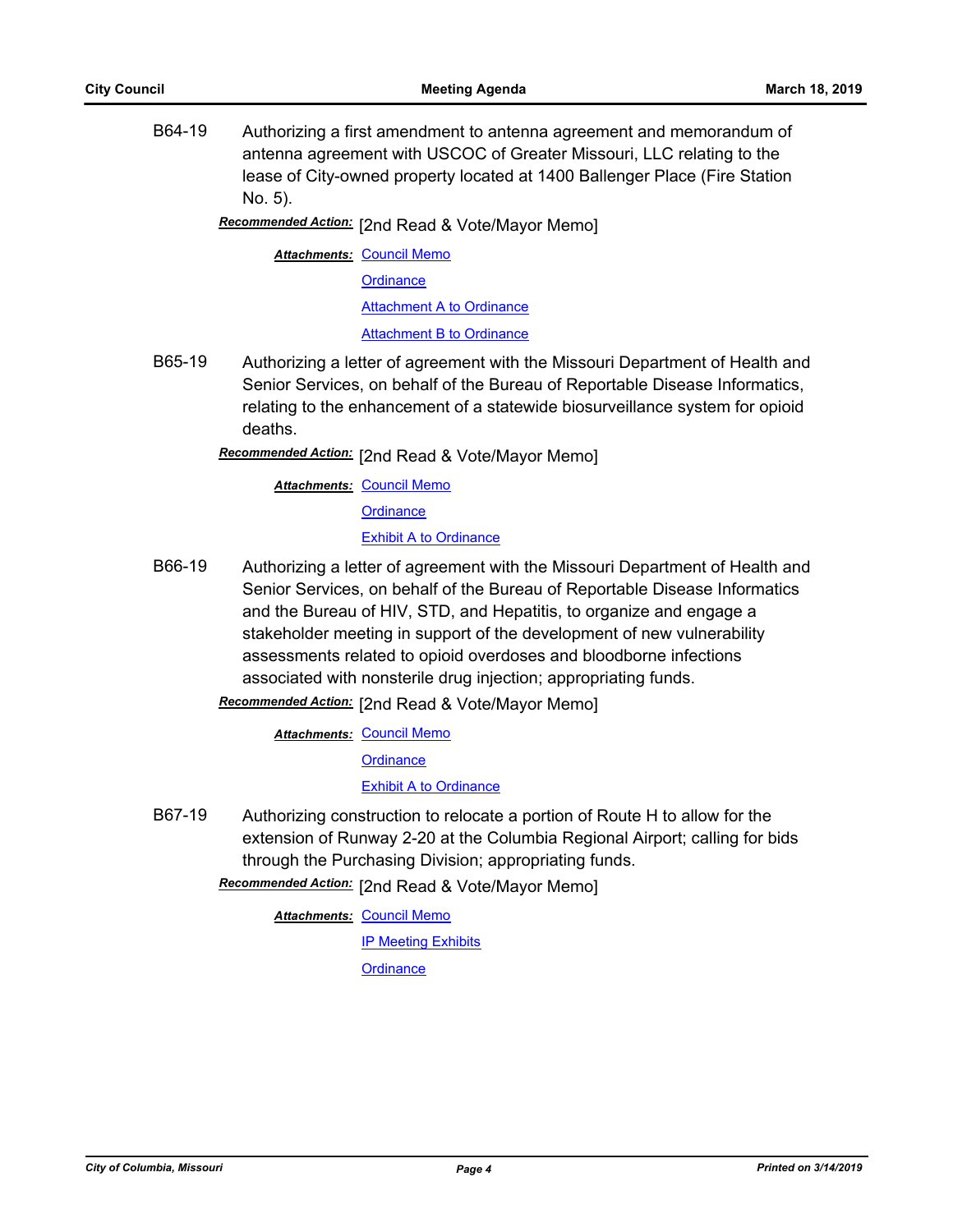B68-19 Authorizing a contract with Consolidated Public Water Supply District No. 1 of Boone County, Missouri for the relocation and upgrade of a water line along Route H near the Columbia Regional Airport.

Recommended Action: [2nd Read & Vote/Mayor Memo]

**Attachments: [Council Memo](http://gocolumbiamo.legistar.com/gateway.aspx?M=F&ID=fc43dc27-c79d-4f0b-907d-3a9b28446810.docx)** 

**[Ordinance](http://gocolumbiamo.legistar.com/gateway.aspx?M=F&ID=adff1343-65e8-4cdb-8d10-f13863d1eac0.doc)** 

[Attachment A to Ordinance](http://gocolumbiamo.legistar.com/gateway.aspx?M=F&ID=d3fc3e5a-b1e9-4fbf-b9a2-7fa5ee0b3b55.pdf)

R36-19 Setting a public hearing: consider the installation of traffic calming devices on Primrose Drive between Stadium Boulevard and Sunflower Street.

**Recommended Action:** [Read & Vote/Mayor Memo]

| <b>Attachments: Council Memo</b> |
|----------------------------------|
| <b>Location Diagram</b>          |
| <b>Speed Study</b>               |
| <b>Traffic Calming Plan</b>      |
| <b>IP-1 Sign In Sheet</b>        |
| <b>IP-1 Comments</b>             |
| <b>IP-2 Sign In Sheet</b>        |
| <b>IP-2 Comments</b>             |
| Resolution                       |

R37-19 Setting a public hearing: proposed installation of twenty-one (21) historical markers along the African-American Heritage Trail in public rights-of-way adjacent to sidewalks in the central portion of Columbia, a portion of the MKT Trail at Flat Branch Park and walkways within Columbia Cemetery.

**Recommended Action:** [Read & Vote/Mayor Memo]

**Attachments: [Council Memo](http://gocolumbiamo.legistar.com/gateway.aspx?M=F&ID=0053f3e5-2c3d-4744-93b5-fa5d588234bf.docx)** 

**[Plans](http://gocolumbiamo.legistar.com/gateway.aspx?M=F&ID=355a64f1-d7c6-478d-a54b-3cad11ef1e5c.pdf)** 

**[Resolution](http://gocolumbiamo.legistar.com/gateway.aspx?M=F&ID=83a889ea-051d-42f4-9ac6-f392882ab45b.doc)** 

R38-19 Approving "Woodsong Preliminary Plat" located on the north side of St. Charles Road and west of Elderbrook Drive (Case No. 32-2019).

**Recommended Action:** [Read & Vote/Mayor Memo]

**Attachments: [Council Memo](http://gocolumbiamo.legistar.com/gateway.aspx?M=F&ID=2e09d869-2c35-4257-a4fc-d66c2a353c0e.docx)** [Staff Report to the Planning and Zoning Commission](http://gocolumbiamo.legistar.com/gateway.aspx?M=F&ID=18630ee5-2291-4597-9301-a34bf0e5e5ea.docx) [Locator Maps](http://gocolumbiamo.legistar.com/gateway.aspx?M=F&ID=fef89d2d-2e7d-46fe-9ef4-962a8ee446de.pdf) [Preliminary Plat](http://gocolumbiamo.legistar.com/gateway.aspx?M=F&ID=eb6fb2b6-772f-43d7-9a81-fe6525ce983a.pdf) [Excerpts from Minutes](http://gocolumbiamo.legistar.com/gateway.aspx?M=F&ID=8821571e-6b38-4018-888d-0cb31e37ba51.docx)

**[Resolution](http://gocolumbiamo.legistar.com/gateway.aspx?M=F&ID=3c77cccf-ccdc-4d92-851c-5963c7139142.doc)**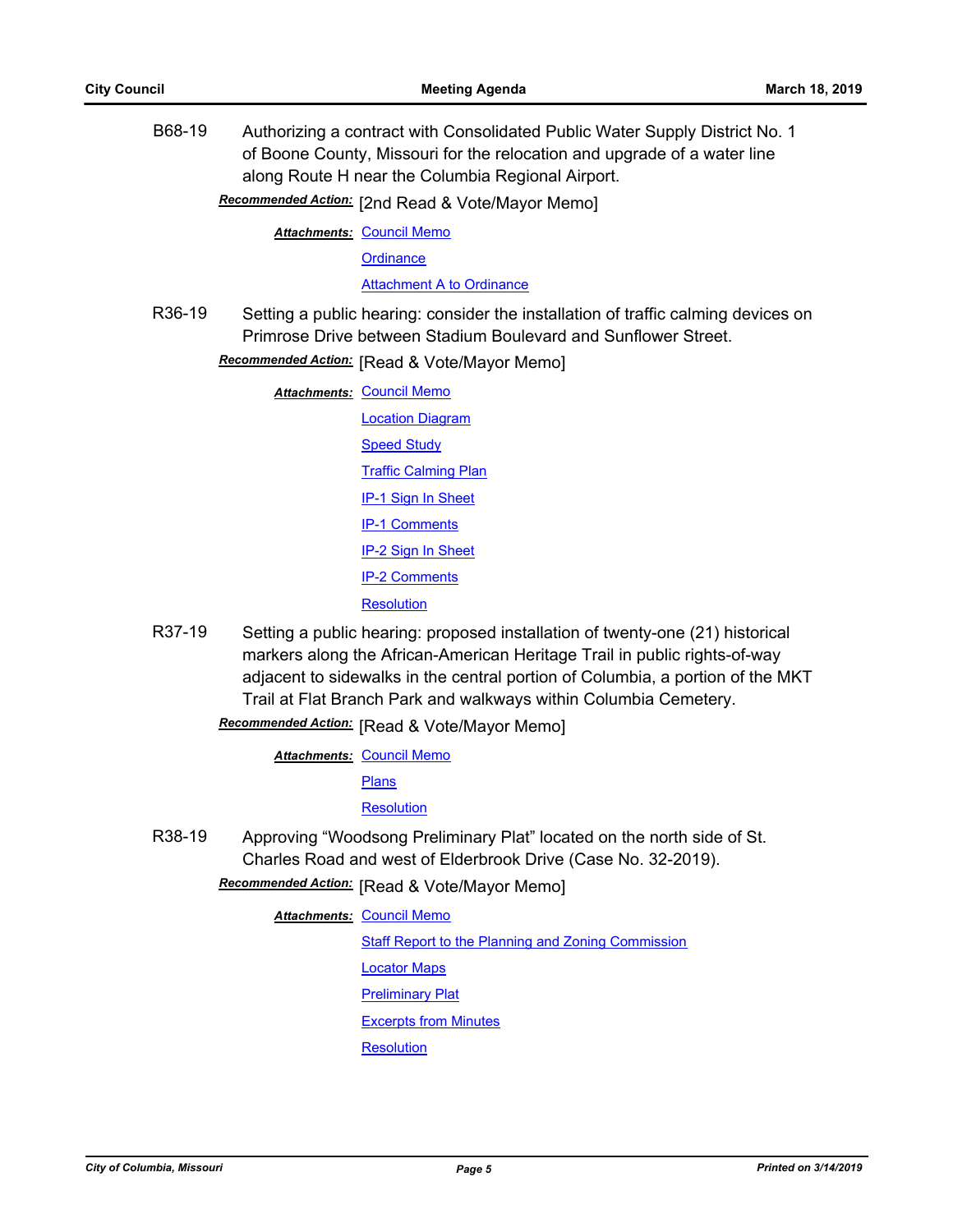R39-19 Authorizing an agency receipt/agent authorization contract with GunBusters, LLC for the destruction of firearms seized by or surrendered to the Police Department.

**Recommended Action:** [Read & Vote/Mayor Memo]

**Attachments: [Council Memo](http://gocolumbiamo.legistar.com/gateway.aspx?M=F&ID=7ac378bf-a09d-488d-a7c3-c0947e5777e8.docx)** 

**[Resolution](http://gocolumbiamo.legistar.com/gateway.aspx?M=F&ID=7138d276-c67c-4e1a-bd5a-b5e4e93fb116.doc)** 

[Exhibit A to Resolution](http://gocolumbiamo.legistar.com/gateway.aspx?M=F&ID=06ddad82-c493-4526-8011-6600f2fd33b2.pdf)

# **VIII. NEW BUSINESS**

# **IX. INTRODUCTION AND FIRST READING**

B69-19**\*** Approving the Final Plat of "Barkwell Subdivision, Plat No. 1-A" located on the southwest corner of the Nebraska Avenue and Providence Road intersection; authorizing a performance contract (Case No. 18-161).

Recommended Action: [Intro & 1st Read/Mayor Memo]

**Attachments: [Council Memo](http://gocolumbiamo.legistar.com/gateway.aspx?M=F&ID=b2327c88-488c-4095-9647-8aae0066eb96.docx)** [Locator Maps](http://gocolumbiamo.legistar.com/gateway.aspx?M=F&ID=26483ff6-013d-486c-baae-31250399747c.pdf) [Final Plat](http://gocolumbiamo.legistar.com/gateway.aspx?M=F&ID=a26cfe72-328a-42d6-934a-fccccab2bde8.pdf) **[Ordinance](http://gocolumbiamo.legistar.com/gateway.aspx?M=F&ID=1dcf7161-12ba-4460-8506-06c5e5a31d0d.doc)** [Exhibit A to Ordinance](http://gocolumbiamo.legistar.com/gateway.aspx?M=F&ID=e1c6f05b-d643-4012-b54a-321a4f8e9a39.pdf)

B70-19**\*** Approving the Final Plat of "Spring Creek Plat 1A" located on the north and west sides of the western terminus of Cross Timber Court; authorizing a performance contract (Case No. 25-2019).

Recommended Action: [Intro & 1st Read/Mayor Memo]

- **Attachments: [Council Memo](http://gocolumbiamo.legistar.com/gateway.aspx?M=F&ID=3650fea6-8965-4c4d-9a77-343d98184981.docx)** [Locator Maps](http://gocolumbiamo.legistar.com/gateway.aspx?M=F&ID=cffd70db-f344-4442-87b5-e222db265a91.pdf) [Final Plat](http://gocolumbiamo.legistar.com/gateway.aspx?M=F&ID=f43cf044-440d-423a-b527-d59f826453cd.pdf) **[Ordinance](http://gocolumbiamo.legistar.com/gateway.aspx?M=F&ID=f4b86ef9-aa7e-4d08-ae36-4c8fad14a929.doc)** [Exhibit A to Ordinance](http://gocolumbiamo.legistar.com/gateway.aspx?M=F&ID=e7cf682d-84d2-46bc-b24e-de20b9c112a5.pdf)
- B71-19**\*** Authorizing Amendment No. 2 to the agreement for professional architectural services with Architects Design Group/ADG, Inc. for design services relating to the construction of the Molly Bowden Neighborhood Policing Center in the Auburn Hills Subdivision.

Recommended Action: [Intro & 1st Read/Mayor Memo]

**Attachments: [Council Memo](http://gocolumbiamo.legistar.com/gateway.aspx?M=F&ID=87d17ba1-7925-421d-8ac0-9693502995f5.docx) [Ordinance](http://gocolumbiamo.legistar.com/gateway.aspx?M=F&ID=f546fd9d-e82e-4d5b-93b1-8a062f77baf8.doc) [Attachment A to Ordinance](http://gocolumbiamo.legistar.com/gateway.aspx?M=F&ID=6e44cc2a-29e2-47ae-a5ef-d1de88a10357.pdf)**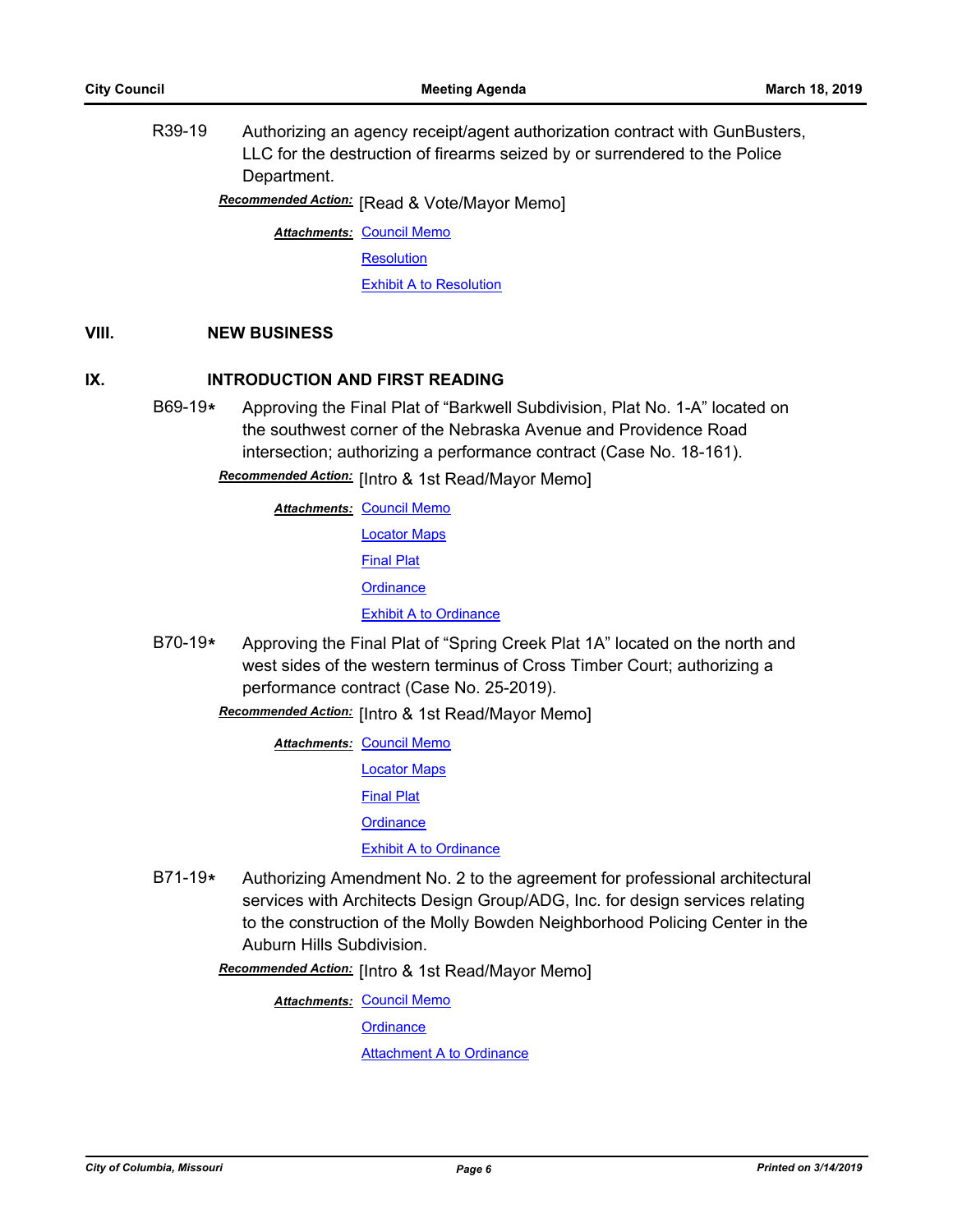B72-19**\*** Authorizing an interim operating agreement with Skinny Labs Inc., d/b/a Spin, for implementation of a shared active transportation operation.

Recommended Action: [Intro & 1st Read/Mayor Memo]

**Attachments: [Council Memo](http://gocolumbiamo.legistar.com/gateway.aspx?M=F&ID=881736dc-8080-4a21-973c-c418264d9f74.docx)** 

**[Ordinance](http://gocolumbiamo.legistar.com/gateway.aspx?M=F&ID=bcbb18e0-92f2-4750-8256-406ac153ce25.doc)** 

[Exhibit A to Ordinance](http://gocolumbiamo.legistar.com/gateway.aspx?M=F&ID=3d109958-ec06-4744-a72e-1de0cfe44404.pdf)

B73-19**\*** Appropriating grant funds received from the Missouri Department of Natural Resources Volkswagen Trust Transit and Shuttle Bus Program for the purchase of three (3) electric buses.

Recommended Action: [Intro & 1st Read/Mayor Memo]

**Attachments: [Council Memo](http://gocolumbiamo.legistar.com/gateway.aspx?M=F&ID=c057062c-dcf4-4dcc-b3e6-3d60d3849804.docx)** [MDNR Approval](http://gocolumbiamo.legistar.com/gateway.aspx?M=F&ID=f20936bb-c432-455f-b6a2-00dd86639db0.pdf) [MoDOT Approval](http://gocolumbiamo.legistar.com/gateway.aspx?M=F&ID=a3637444-7684-468a-a98c-8d5bcdf7f262.pdf) [FTA Approval](http://gocolumbiamo.legistar.com/gateway.aspx?M=F&ID=8273a455-554c-40c6-a5a0-18b283251cb6.pdf) **[Ordinance](http://gocolumbiamo.legistar.com/gateway.aspx?M=F&ID=a648e92d-b44a-43dd-ac31-fc004218ec02.doc)** 

- B74-19 Approving the route of the African-American Heritage Trail; authorizing the installation of twenty-one (21) historical markers along the African-American Heritage Trail in public rights-of-way adjacent to sidewalks in the central portion of Columbia, a portion of the MKT Trail at Flat Branch Park and walkways within Columbia Cemetery.
	- Recommended Action: [Intro & 1st Read/Mayor Memo]

**Attachments: [Council Memo](http://gocolumbiamo.legistar.com/gateway.aspx?M=F&ID=a7ab755d-849c-4cc3-80d6-86eb329710e1.docx)** 

**[Ordinance](http://gocolumbiamo.legistar.com/gateway.aspx?M=F&ID=762c69bc-7b85-44b4-a29f-b8b255016b05.doc)** 

[Exhibit A to Ordinance](http://gocolumbiamo.legistar.com/gateway.aspx?M=F&ID=888d5dec-1986-4b54-a444-cd2f9296240d.pdf)

B75-19**\*** Repealing Ordinance No. 023778 which authorized an agreement with Boone County, Missouri for public health services; authorizing a revised agreement.

Recommended Action: [Intro & 1st Read/Mayor Memo]

**Attachments: [Council Memo](http://gocolumbiamo.legistar.com/gateway.aspx?M=F&ID=3f99483a-1d9d-493b-9a9d-15e68af0e9a3.docx)** 

**[Ordinance](http://gocolumbiamo.legistar.com/gateway.aspx?M=F&ID=eadbd39b-bbf9-4dbd-8bf9-cffca864e5ff.doc)** 

#### [Exhibit A to Ordinance](http://gocolumbiamo.legistar.com/gateway.aspx?M=F&ID=09bfd13a-66f6-43ed-90fa-83336aba004a.pdf)

B76-19**\*** Authorizing a memorandum of agreement with the Missouri Department of Health and Senior Services for access to the Missouri State Public Health Laboratory (SPHL) OpenELIS Web Portal.

Recommended Action: [Intro & 1st Read/Mayor Memo]

**Attachments: [Council Memo](http://gocolumbiamo.legistar.com/gateway.aspx?M=F&ID=029cc5f9-831f-4115-be7a-36bd765234d0.docx)** 

**[Ordinance](http://gocolumbiamo.legistar.com/gateway.aspx?M=F&ID=6bf312e2-2fed-41a0-ba9d-ada2385b929e.doc)** 

[Exhibit A to Ordinance](http://gocolumbiamo.legistar.com/gateway.aspx?M=F&ID=e71c141b-da9e-4ab8-9c99-bbbd723584de.pdf)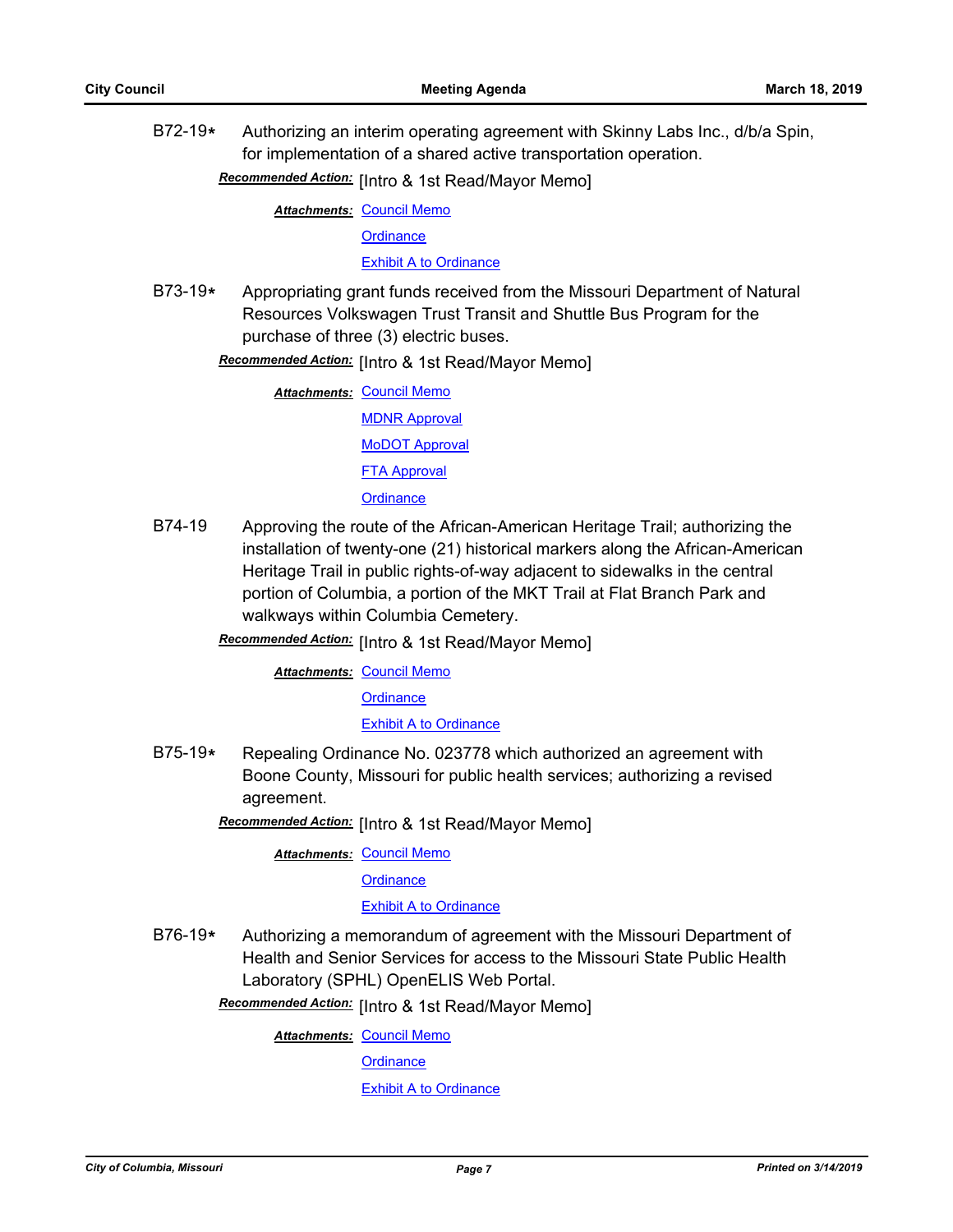B77-19**\*** Authorizing Amendment No. 2 to the program services contract with the Missouri Department of Health and Senior Services for public health emergency preparedness services; appropriating funds.

Recommended Action: [Intro & 1st Read/Mayor Memo]

**Attachments: [Council Memo](http://gocolumbiamo.legistar.com/gateway.aspx?M=F&ID=9b4d2006-7492-471b-a3d9-9138a4141f6d.docx)** 

**[Ordinance](http://gocolumbiamo.legistar.com/gateway.aspx?M=F&ID=ef1127e4-bdbb-4d62-b6b3-adb64c958c61.doc)** 

[Exhibit A to Ordinance](http://gocolumbiamo.legistar.com/gateway.aspx?M=F&ID=b2f1b5a5-9b98-4dc4-b5d0-b814c4a72415.pdf)

B78-19**\*** Appropriating funds for air service marketing and promotion services.

# Recommended Action: [Intro & 1st Read/Mayor Memo]

**Attachments: [Council Memo](http://gocolumbiamo.legistar.com/gateway.aspx?M=F&ID=17c26010-8476-4431-8a70-40b73ecc13fd.docx)** 

**[Ordinance](http://gocolumbiamo.legistar.com/gateway.aspx?M=F&ID=3609b99b-265b-4009-a91b-a58cd150f7d5.doc)** 

B79-19**\*** Appropriating funds relating to construction of Fire Station #10 (East).

**Recommended Action:** [Intro & 1st Read/Mayor Memo]

**Attachments: [Council Memo](http://gocolumbiamo.legistar.com/gateway.aspx?M=F&ID=bb11e850-c74f-46f4-a022-5a89766dad15.docx)** 

**[Ordinance](http://gocolumbiamo.legistar.com/gateway.aspx?M=F&ID=8ab476a7-0604-46f2-9856-9494780a752d.doc)** 

B80-19**\*** Appropriating funds for the repair of Gas Generator #3 at the Columbia Sanitary Landfill.

**Recommended Action:** [Intro & 1st Read/Mayor Memo]

**Attachments: [Council Memo](http://gocolumbiamo.legistar.com/gateway.aspx?M=F&ID=283d25fd-2d3d-41af-8e9d-c18fa26272c3.docx)** 

**[Ordinance](http://gocolumbiamo.legistar.com/gateway.aspx?M=F&ID=cedf2dea-1594-4319-a70c-924eb2a88a26.doc)** 

B81-19**\*** Appropriating funds for the Columbia Police Department (CPD) facility improvement project.

Recommended Action: [Intro & 1st Read/Mayor Memo]

**Attachments: [Council Memo](http://gocolumbiamo.legistar.com/gateway.aspx?M=F&ID=541e48b5-116f-48f2-9f29-11e450e9de75.docx)** 

# **[Ordinance](http://gocolumbiamo.legistar.com/gateway.aspx?M=F&ID=4a41fb95-d5bc-46c0-9b2f-54a11e71da1b.doc)**

B82-19**\*** Authorizing an equitable sharing agreement and certification with the U.S. Department of Justice and U.S. Department of the Treasury detailing FY 2018 receipts and expenditures of shared funds by the Police Department.

**Recommended Action:** [Intro & 1st Read/Mayor Memo]

**Attachments: [Council Memo](http://gocolumbiamo.legistar.com/gateway.aspx?M=F&ID=08f5aa6a-048a-4ce1-9e78-04f61945b0aa.docx)** 

[Guide to Equitable Sharing](http://gocolumbiamo.legistar.com/gateway.aspx?M=F&ID=c7c83b44-87b2-4125-9223-37682d2cb8e1.pdf) **[Ordinance](http://gocolumbiamo.legistar.com/gateway.aspx?M=F&ID=5ed42f30-21fb-4594-b6cd-5c8c6c387219.doc)** [Exhibit A to Ordinance](http://gocolumbiamo.legistar.com/gateway.aspx?M=F&ID=c8780536-f625-4bae-b23f-fba7524a660a.pdf)